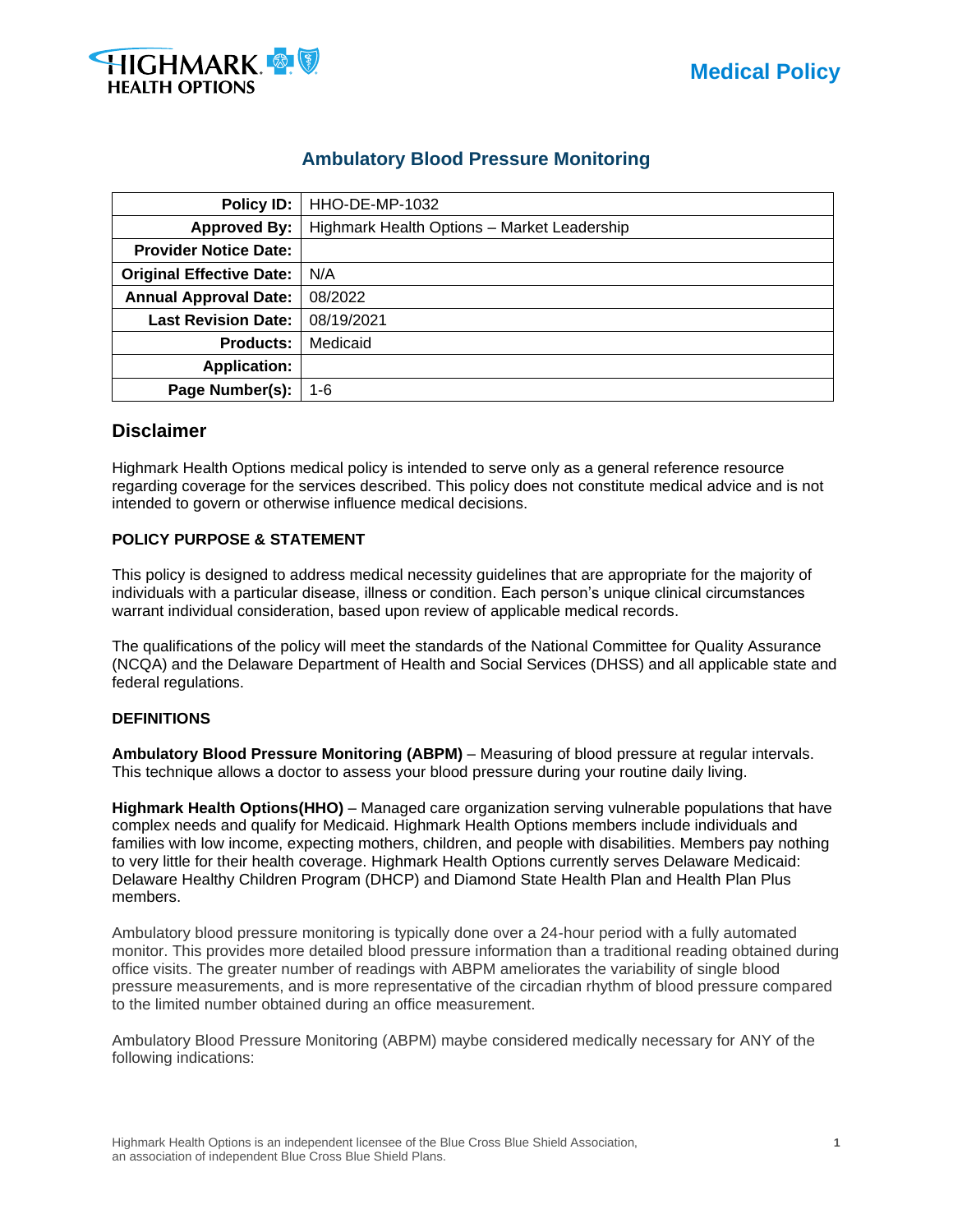



### **Adults**

- Suspected white coat hypertension (WCH) with no evidence of end-organ damage;
	- $\circ$  The physician has performed at least three blood pressure measurements at least one (1) week apart in the office; and
	- o Blood pressure measurements by nonphysicians (e.g., nurse, technician) in the office have been done and stage one hypertension readings have been obtained but <180/110, not requiring immediate treatment with medications; and
	- $\circ$  Member has repeated blood pressure measurements at home over at least one (1) month, and the diagnosis of hypertension remains in question: or
- Resistant hypertension in individuals who are being treated with three (3) or more medications: or
- Hypertensive individuals with hypotensive symptoms thought to be related to antihypertensive medications or neurological symptoms: or
- For individuals whose symptomatology (paroxysms of excessive sweating, palpitations, apprehension) suggest episodic hypertension secondary to an adrenal tumor and office blood pressure measurements are repeated normal: or
- For evaluation of syncope or near syncope when used in conjunction with a 24-hour Holter monitor to determine whether symptoms are the direct result of an arrhythmia: or
- To investigate blood pressure changes in individuals with nocturnal angina.

ABPM for any other indication is considered experimental/investigational and therefore, noncovered, because the safety and/or effectiveness of this service cannot be established by the available published peer-reviewed literature.

### **Children/Adolescents**

ABPM may be considered medically necessary in children/adolescents greater than or equal to age five (5) in ANY of the following settings:

- Confirming the diagnosis of hypertension including differentiating true hypertension from "white coat" hypertension:
	- $\circ$  When office blood pressure measurements are in the elevated blood pressure category for one (1) year or more; **or**
	- $\circ$  When blood pressure measurements fall within the Stage 1 HTN category over three (3) clinic visits at least one (1) to two (2) weeks apart; or
	- o When blood pressure measurements fall within the Stage 2 HTN category twice within one (1) week; or
- Assessing symptoms related to suspected drug-related hypotension; or
- Drug resistant hypertension, or
- To assess effectiveness of hypertensive treatment, or
- Children and adolescents with ANY of the following:
	- o A history of aortic coarctation, or
	- o A history of low birth weight, or
	- o Chronic Kidney Disease (CKD) and structural renal abnormalities, or
	- $\circ$  Endocrine disorders associated with hypertension (e.g., Congenital adrenal hyperplasia, familial hyperaldosteronism, etc.), or
	- $\circ$  Genetic syndromes associated with hypertension (e.g., neurofibromatosis, Turner syndrome, Williams syndrome, sickle cell disease, etc.), or
	- o Obesity, or
	- o Sleep-Disordered Breathing (SDP), or
	- o Type 1 Diabetes Mellitus (T1DM), or
	- Type 2 Diabetes Mellitus (T2DM).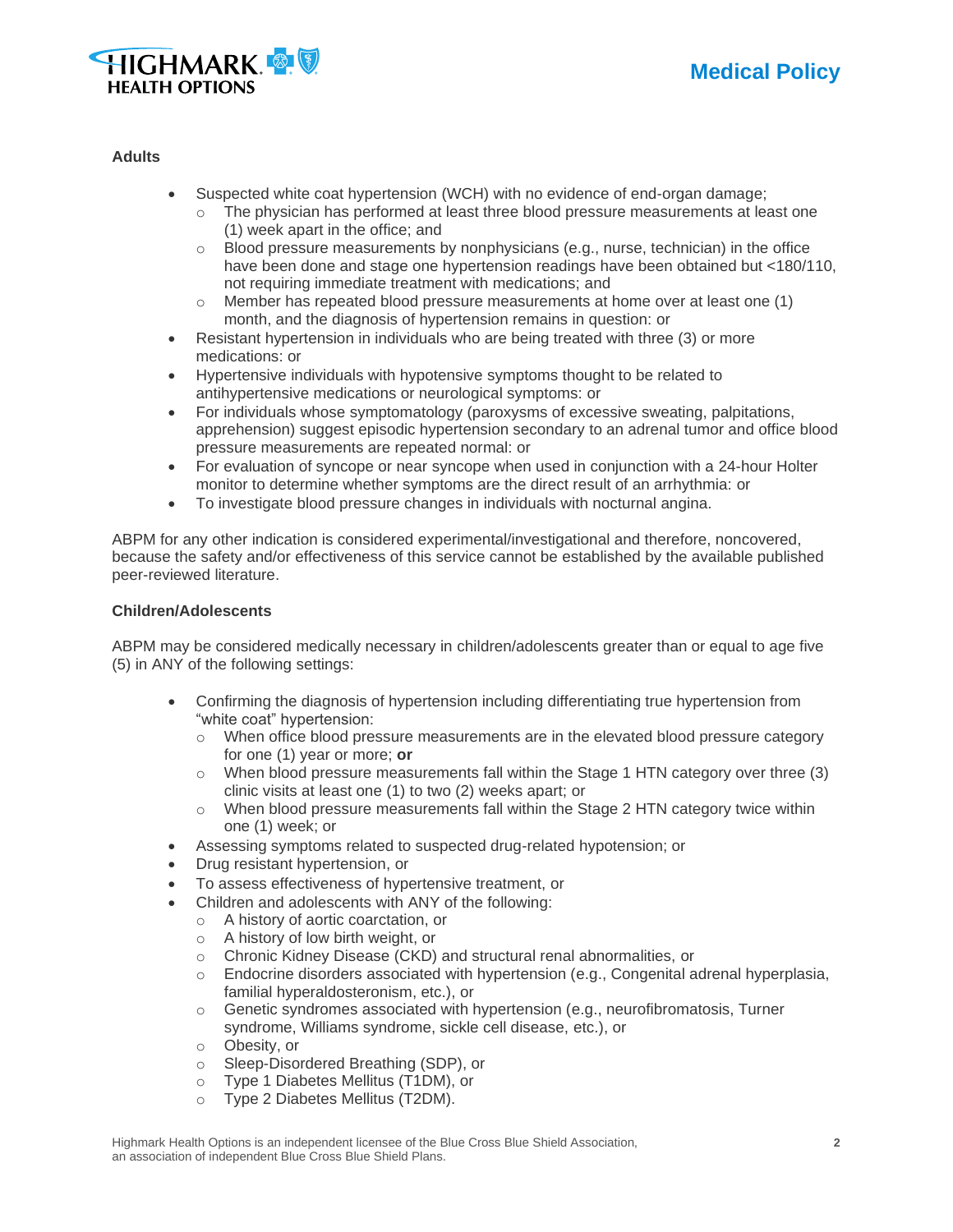

ABPM in children and adolescents should be used by experts in the field of pediatric nephrology and pediatric cardiology who are experienced in its use and interpretation.

ABPM for any other indication is considered experimental/investigational and therefore, non-covered, because the safety and/or effectiveness of this service cannot be established by the available published peer-reviewed literature.

### **Noncovered services**

Noninvasive assessment of central blood pressure (e.g., SphygmoCor System) is considered experimental/investigational and therefore noncovered because the safety and/or effectiveness of this service cannot be established by the available published peer-reviewed literature.

#### **Adults**

| <b>BP Classification</b> | Systolic BP, mm Hq* |     | Diastolic BP, mm Hq* |
|--------------------------|---------------------|-----|----------------------|
| Normal                   | < 120               | and | < 80                 |
| Prehypertension          | 120-129             | and | < 80                 |
| Stage 1 Hypertension     | 130-139             | or  | 80-89                |
| Stage 2 Hypertension     | >140                | or  | >90                  |

#### Children

| For Children aged one (1)- < 13 Years of Age                                                                          | For Children Aged ≥13 Years of Age    |
|-----------------------------------------------------------------------------------------------------------------------|---------------------------------------|
| Normal BP: <90th percentile                                                                                           | Normal BP: <120/<80 mm Hg             |
| Elevated BP: $\geq$ 90th percentile to <95th percentile<br>or 120/80mm Hg to <95th percentile (whichever is<br>lower) | Elevated BP: 120/<80 to 129/<80 mm Hg |
| Stage 1 HTN: ≥95th percentile to <95th percentile<br>+ 12 mmHg, or 130/80 to 139/89 mm Hg<br>(whichever is lower)     | Stage 1 HTN: 130/80 to 139/89 mm Hg   |
| Stage 2 HTN: ≥95th percentile + 12 mm Hg, or<br>≥140/90 mm Hg (whichever is lower)                                    | Stage 2 HTN: ≥140/90 mm Hg            |

### **Coding**

| <b>Table</b> | <b>Style</b>                                                                                                                                                                                                                                    |
|--------------|-------------------------------------------------------------------------------------------------------------------------------------------------------------------------------------------------------------------------------------------------|
| 93224        | External Electrocardiographic Recording Up to 48 Hours By Continuous<br>Rhythmrecording And Storage; Includes Recording, Scanning Analysis With Report,<br>Review And Interpretation By A Physician Or Other Qualified Health Care Professional |
| 93225        | External Electrocardiographic Recording Up to 48 Hours By Continuous<br>Rhythmrecording And Storage; Recording (includes Connection, Recording, And<br><b>Disconnection</b>                                                                     |
| 93226        | External Electrocardiographic Recording Up to 48 Hours By Continuous<br>Rhythmrecording And Storage; Scanning Analysis With Report                                                                                                              |
| 93227        | External Electrocardiographic Recording Up to 48 Hours By Continuous<br>Rhythmrecording And Storage; Review And Interpretation By A Physician Or Other<br>Qualified Health Care Professional                                                    |

Highmark Health Options is an independent licensee of the Blue Cross Blue Shield Association, **3** an association of independent Blue Cross Blue Shield Plans.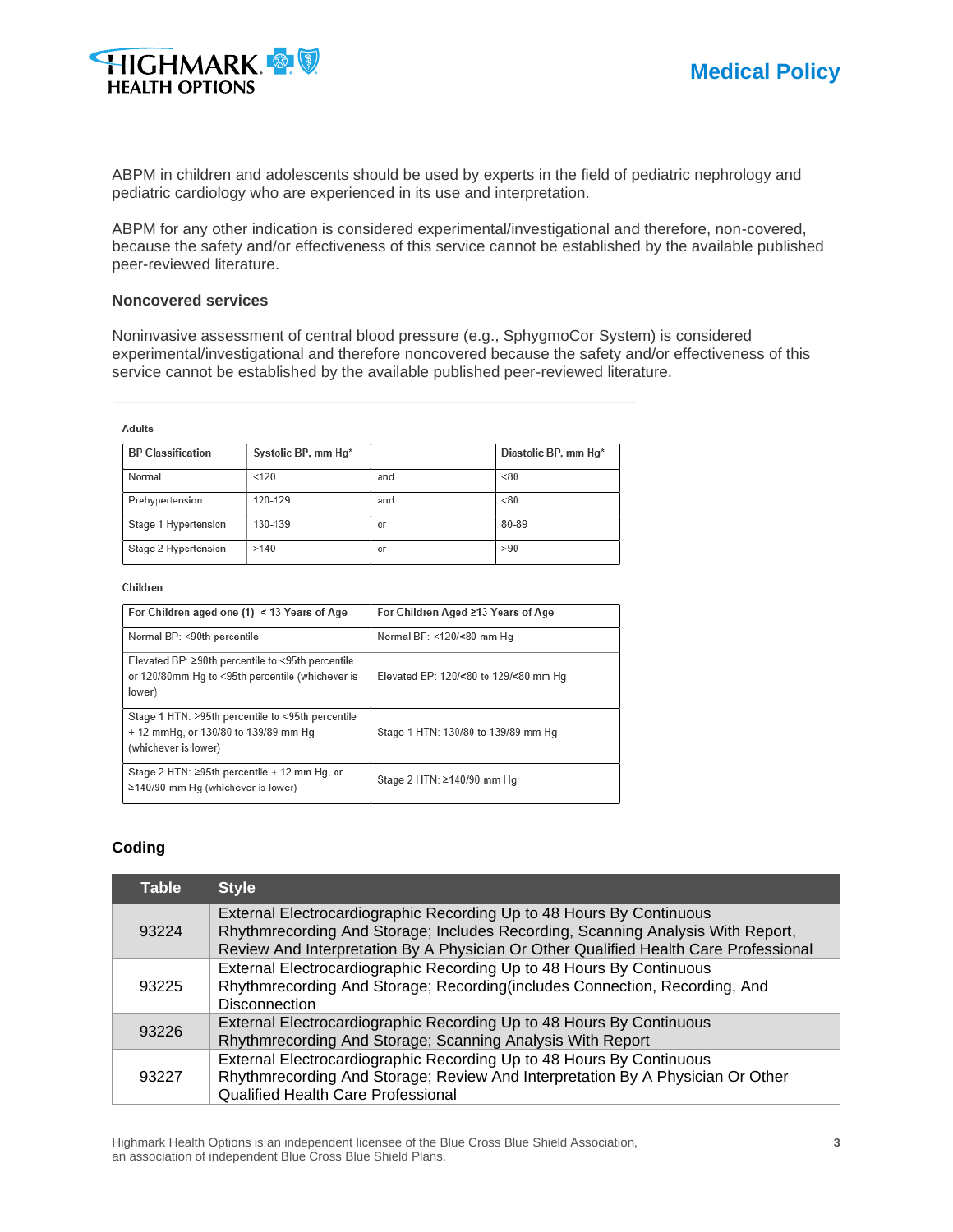

| 93784 | Ambulatory Blood Pressure Monitoring, utilizing Report-generating Software, Automated,<br>Worn Continuously for 24 Hours or Longer; Including Recording Scanning Analysis,<br><b>Interpretation And Report</b> |
|-------|----------------------------------------------------------------------------------------------------------------------------------------------------------------------------------------------------------------|
| 93786 | Ambulatory Blood Pressure Monitoring, Utilizing Report-generating Software,<br>Automated, Worn Continuously for 24 Hours or Longer; Recording Only                                                             |
| 93788 | Ambulatory Blood Pressure Monitoring, Utilizing Report-generating Software,<br>Automated, Worn Continuously for 24 Hours or Longer; Scanning Analysis With Report                                              |
| 93790 | Ambulatory Blood Pressure Monitoring, Utilizing A System Such As Magnetic Tape<br>And/or Computer Disk, For 24 Hours or Longer; Review with Interpretation and Report                                          |

### **Screening for high blood pressure in adults: U.S. Preventive Services Task Force (USPSTF) recommendation statement. 2015.**

The USPSTF found convincing evidence that ABPM is the best method for diagnosing hypertension. Elevated ambulatory systolic blood pressure was consistently and significantly associated with increased risk for fatal and nonfatal stroke and cardiovascular events, independent of office blood pressure. For these reasons, the USPSTF recommends ABPM as the reference standard for confirming the diagnosis of hypertension.

| C74.00  | C74.01  | C74.02            | D44.7   | D57.00  |
|---------|---------|-------------------|---------|---------|
| D57.01  | D57.02  | D <sub>57.1</sub> | D57.20  | D57.211 |
| D57.212 | D57.219 | D57.3             | D57.40  | D57.411 |
| D57.412 | D57.419 | D57.80            | D57.811 | D57.812 |
| D57.819 | E05.00  | E05.01            | E05.10  | E05.11  |
| E05.20  | E05.21  | E05.30            | E05.31  | E05.40  |
| E05.41  | E05.80  | E05.81            | E05.90  | E05.91  |
| E10.9   | E11.9   | E21.0             | E21.1   | E21.2   |
| E21.3   | E21.4   | E21.5             | E24.0   | E24.8   |

### **Diagnosis Codes**

Highmark Health Options is an independent licensee of the Blue Cross Blue Shield Association, **4** an association of independent Blue Cross Blue Shield Plans.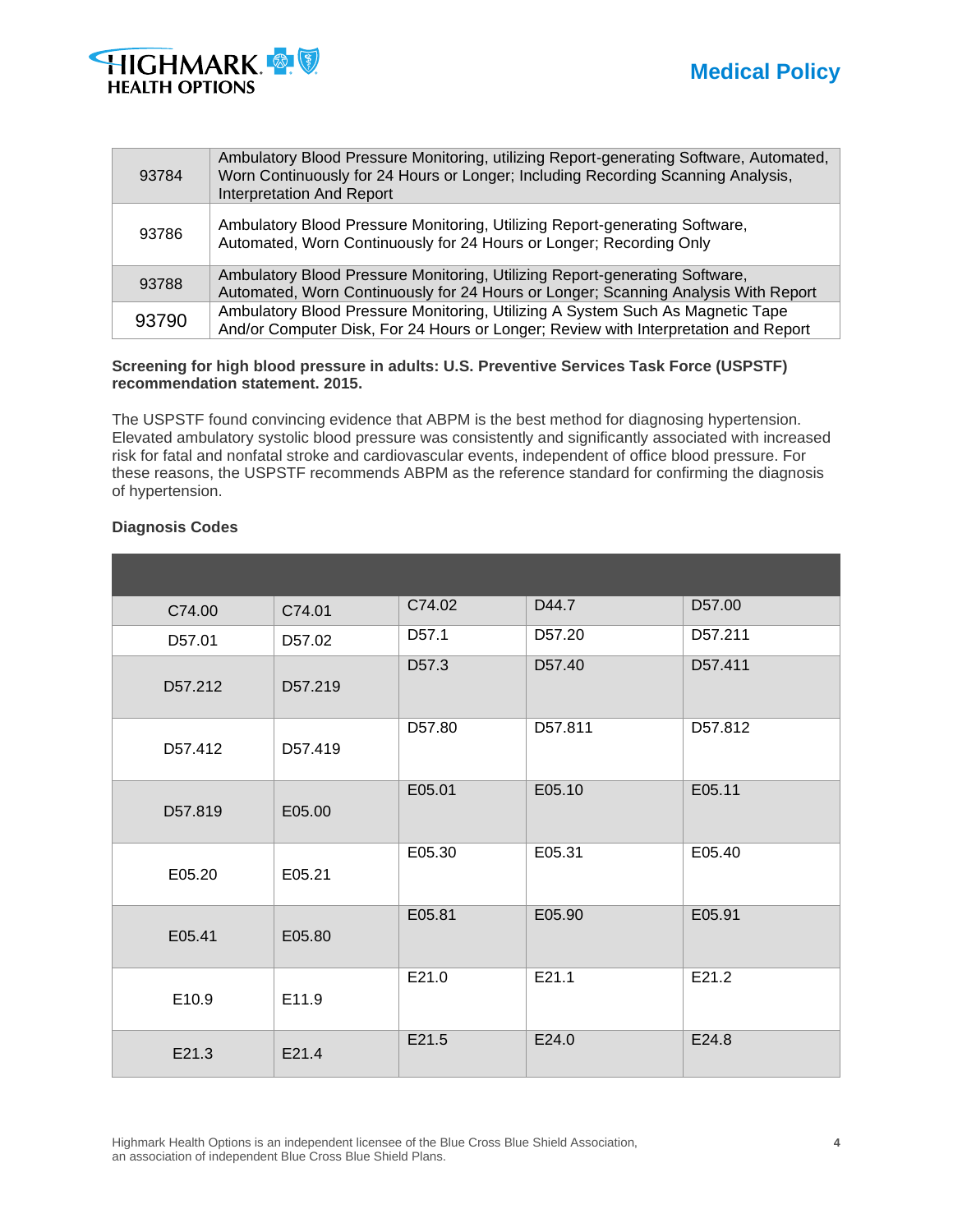



| E24.9  | E26.01     | E26.02 | E26.09 | E66.8  |
|--------|------------|--------|--------|--------|
| E66.9  | F84.3      | G47.30 | G47.31 | G47.32 |
| G47.33 | G47.34     | G47.35 | G47.36 | G47.37 |
| G47.39 | 110        | 111.9  | 115.0  | 115.1  |
| 115.2  | 115.8      | 115.9  | I20.8  | 195.0  |
| 195.1  | 195.2      | 195.3  | 195.81 | 195.89 |
| 195.9  | N18.1      | N18.2  | N18.4  | N18.5  |
| N18.6  | N18.9      | N18.30 | N18.31 | N18.32 |
| N26.2  | Q78.1      | Q85.00 | Q85.01 | Q85.02 |
| Q85.03 | Q85.09     | Q93.82 | Q96.0  | Q96.1  |
| Q96.2  | Q96.3      | Q96.4  | Q96.8  | Q96.9  |
| R03.0  | <b>R55</b> |        |        |        |

# **References**

Centers for Medicare and Medicaid Services (CMS). National Coverage Determination (NCD). 20.19: Ambulatory blood pressure monitoring. [CMS Web site]. 07/01/03. Accessed 01/31/2014.

Piper MA, Evans CV, Burda BU, et al. Diagnostic and predictive accuracy of blood pressure screening methods with consideration of rescreening intervals: a systematic review for the U.S. Preventive Services Task Force. *Ann Intern Med*. 2015;162(3):192-204.

O'Brien E, Dolan E. Ambulatory blood pressure monitoring for the effective management of antihypertensive drug treatment. *Clin Ther*. 2016;38(10):2142-2151.